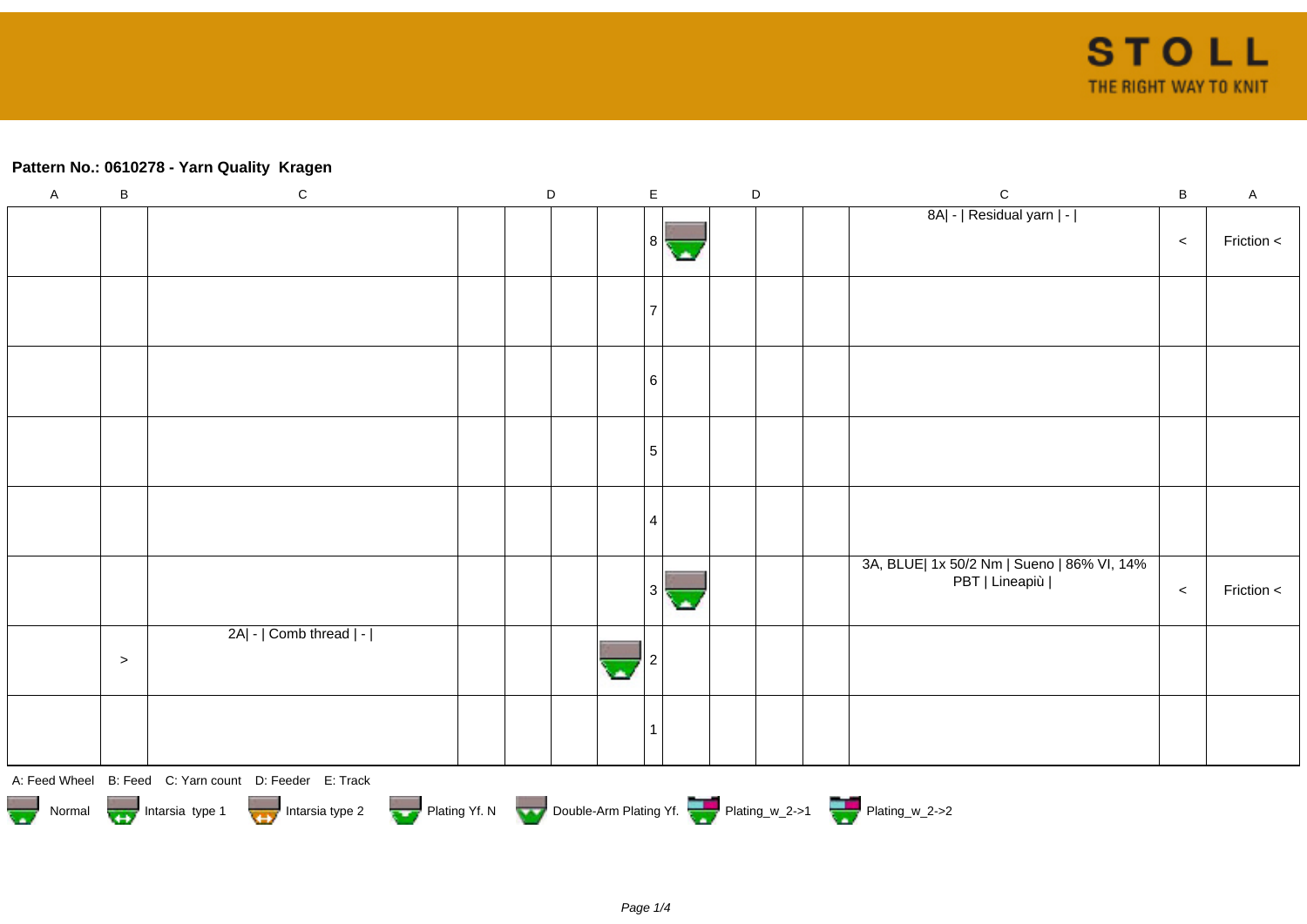## **Pattern No.: 0610278 - Yarn Quality V-Teil(e)**

| A          | B                                                                                           | ${\bf C}$                                                      |  | D |  | E |            | D |  |  | $\mathbf C$                                                        | В     | A            |
|------------|---------------------------------------------------------------------------------------------|----------------------------------------------------------------|--|---|--|---|------------|---|--|--|--------------------------------------------------------------------|-------|--------------|
|            |                                                                                             |                                                                |  |   |  | 8 | ٠          |   |  |  | 8A  -   Residual yarn   -                                          | $\,<$ | Friction <   |
| Friction > | $\geq$                                                                                      | 7A, ORANGE  1x 50/2 Nm   Sueno   86% VI,<br>14% PBT   Lineapiù |  |   |  |   |            |   |  |  |                                                                    |       |              |
| Friction > | $\,>$                                                                                       | 6A, BLUE  1x 50/2 Nm   Sueno   86% VI, 14%<br>PBT   Lineapiù   |  |   |  |   |            |   |  |  |                                                                    |       |              |
| Friction > | $\, >$                                                                                      | 5A, YELLOW  1x 50/2 Nm   Sueno   86% VI,<br>14% PBT   Lineapiù |  |   |  |   |            |   |  |  |                                                                    |       |              |
|            |                                                                                             |                                                                |  |   |  | 4 | <b>Sta</b> |   |  |  | 4A, YELLOW  1x 50/2 Nm   Sueno   86% VI,<br>14% PBT   Lineapiù     | $\,<$ | Friction <   |
|            |                                                                                             |                                                                |  |   |  | 3 | o.         |   |  |  | 3A, BLUE  1x 50/2 Nm   Sueno   86% VI, 14%<br>PBT   Lineapiù       | $\,<$ | Friction $<$ |
|            | $\geq$                                                                                      | 2A  -   Comb thread   -                                        |  |   |  | 2 |            |   |  |  | 2B, ORANGE  1x 50/2 Nm   Sueno   86% VI,<br>14% PBT   Lineapiù     | $\,<$ | Friction $<$ |
|            |                                                                                             |                                                                |  |   |  |   |            |   |  |  | 1A, LIGHT BLUE  1x 50/2 Nm   Sueno   86% VI,<br>14% PBT   Lineapiù | $\,<$ | Friction <   |
|            |                                                                                             | A: Feed Wheel B: Feed C: Yarn count D: Feeder E: Track         |  |   |  |   |            |   |  |  |                                                                    |       |              |
|            | Normal <b>Double-Arm Plating Yf. N</b> Double-Arm Plating Yf. N Double-Arm Plating Yf. 2->1 |                                                                |  |   |  |   |            |   |  |  |                                                                    |       |              |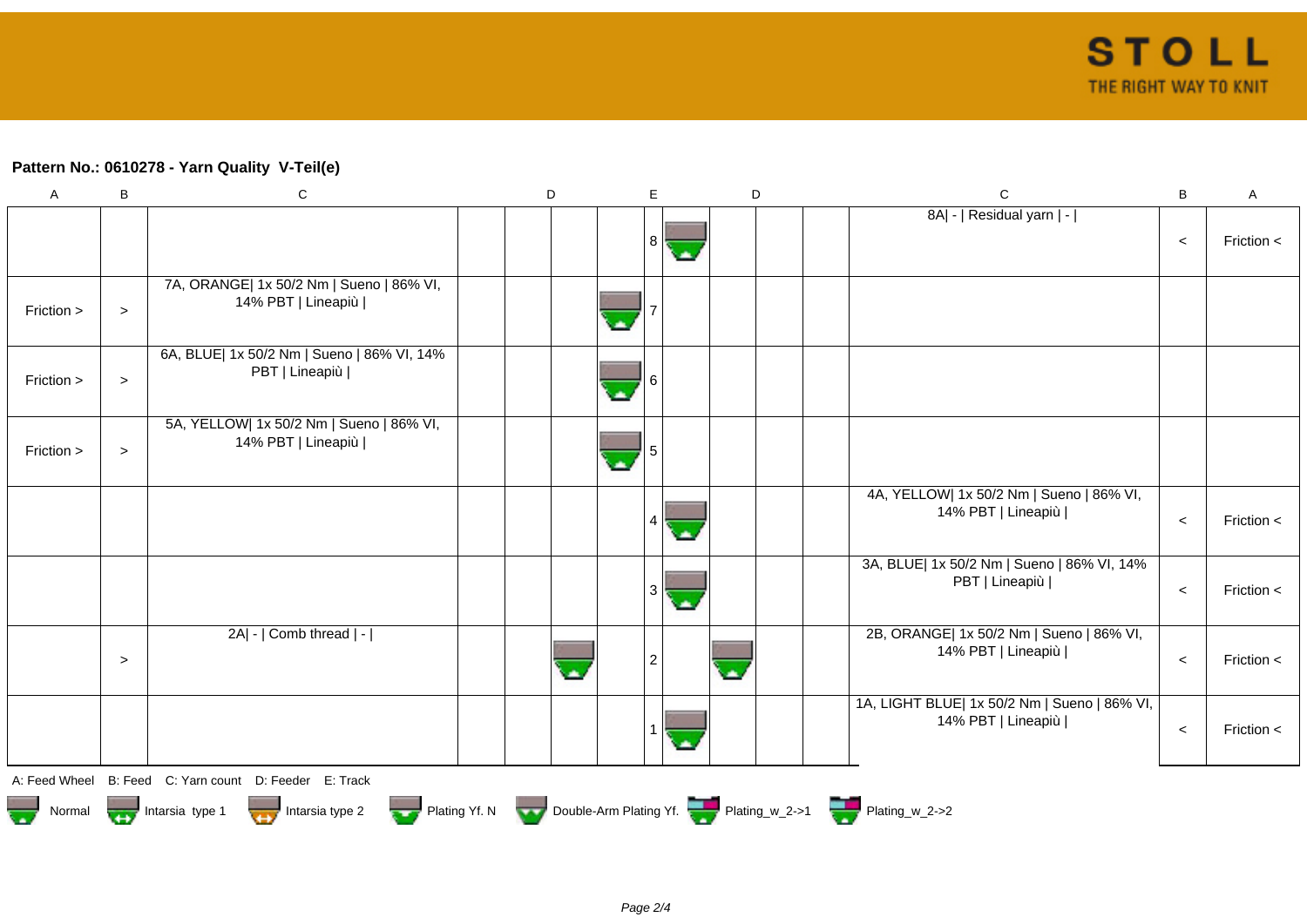## **Pattern No.: 0610278 - Yarn Quality R-Teil(e)**

| A          | $\, {\bf B}$ | $\mathsf C$                                                    | $\mathsf D$ | E. | D                       | $\mathsf C$                                                    | $\sf B$ | $\mathsf A$  |
|------------|--------------|----------------------------------------------------------------|-------------|----|-------------------------|----------------------------------------------------------------|---------|--------------|
|            |              |                                                                |             | 81 |                         | 8A  -   Residual yarn   -                                      | $\,<$   | Friction $<$ |
| Friction > | $\geq$       | 7A, ORANGE  1x 50/2 Nm   Sueno   86% VI,<br>14% PBT   Lineapiù |             |    |                         |                                                                |         |              |
| Friction > | $\geq$       | 6A, BLUE  1x 50/2 Nm   Sueno   86% VI, 14%<br>PBT   Lineapiù   |             |    |                         |                                                                |         |              |
| Friction > | $\geq$       | 5A, YELLOW  1x 50/2 Nm   Sueno   86% VI,<br>14% PBT   Lineapiù |             |    |                         |                                                                |         |              |
|            |              |                                                                |             |    |                         | 4A, YELLOW  1x 50/2 Nm   Sueno   86% VI,<br>14% PBT   Lineapiù | $\,<$   | Friction $<$ |
|            |              |                                                                |             | 3  |                         | 3A, BLUE  1x 50/2 Nm   Sueno   86% VI, 14%<br>PBT   Lineapiù   | $\,<$   | Friction <   |
|            | $\geq$       | $2A$ - $ $ Comb thread $ $ - $ $                               |             |    | $\overline{\mathbf{z}}$ | 2B, ORANGE  1x 50/2 Nm   Sueno   86% VI,<br>14% PBT   Lineapiù | $\,<$   | Friction <   |
|            |              |                                                                |             |    |                         |                                                                |         |              |
|            |              | A: Feed Wheel B: Feed C: Yarn count D: Feeder E: Track         |             |    |                         |                                                                |         |              |

A: Feed Wheel B: Feed C: Yarn count D: Feeder E: Track